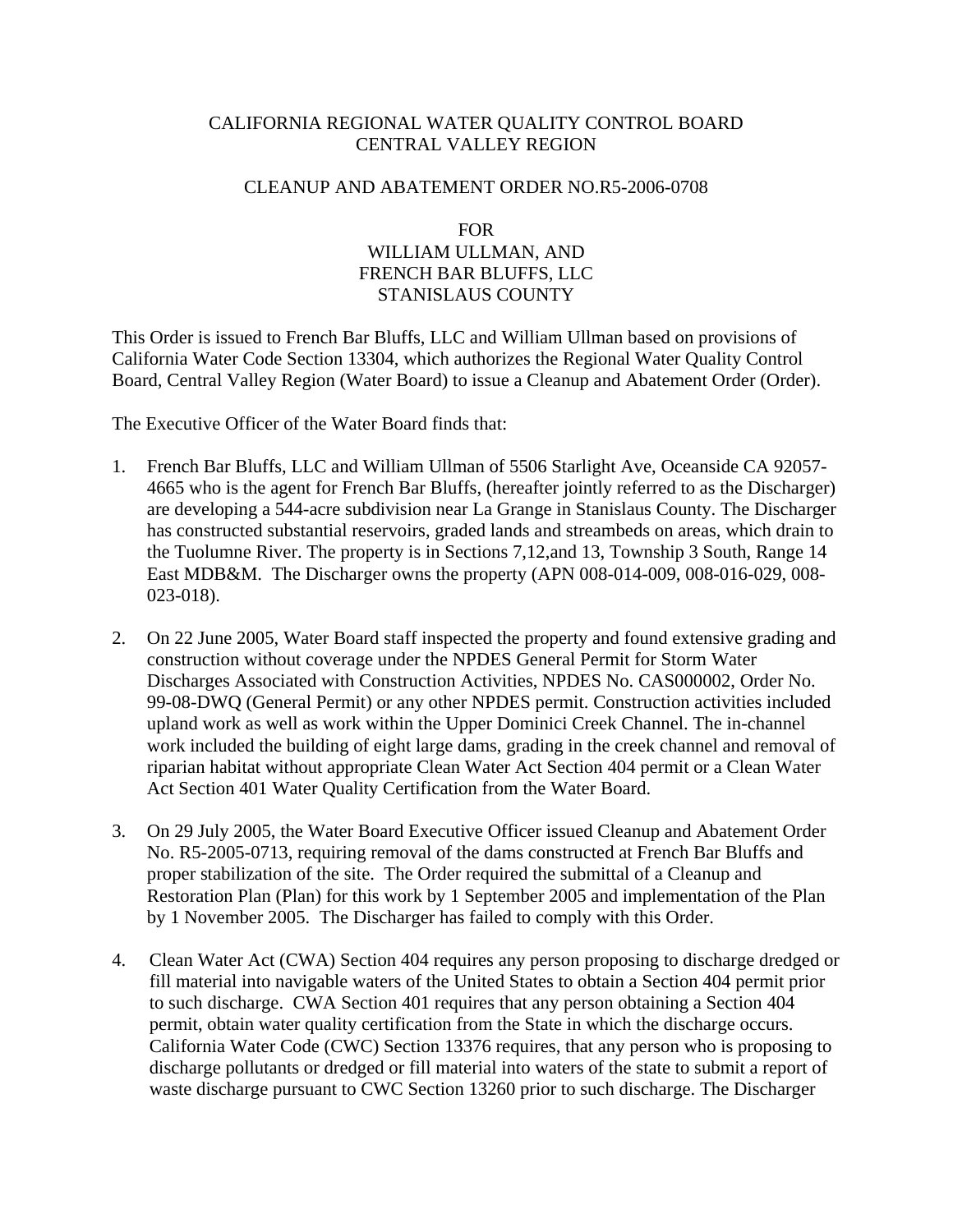#### CLEANUP AND ABATEMENT ORDER NO. R5-2006-0708 2 WILLIAM ULLMAN AND FRENCH BAR BLUFFS, LLC STANISLAUS COUNTY

failed, prior to construction of the dams, to obtain a Section 404 permit, a Section 401 Water Quality Certification and failed to file a Report of Waste Discharge.

- 5. After notification by Water Board staff, the Discharger submitted a Notice of Intent for coverage under the General Permit and was issued WDID NO. 5S50C335052 in June 2005.
- 6. On 26 September 2005, Water Board staff inspected the site and found water quality problems, including inadequate erosion and sediment control measures.
- 7. On 29 September 2005, Water Board staff issued a Notice of Violation (NOV) for the violations of the Cleanup and Abatement Order and the General Permit. In the NOV, staff required the submittal of a revised Cleanup and Restoration Plan and SWPPP.
- 8. On 12 October 2005, the Discharger submitted a revised SWPPP.
- 9. On 21 November 2005, Water Board staff inspected the site and found that not all BMPs in the SWPPP had been implemented at the site.
- 10. On 22 November 2005, Water Board staff sent a letter to the Discharger asking for additional information in the Cleanup and Restoration Plan and relaying the findings of our 21 November inspection.
- 11. From October 2005 to February 2006, agencies staff (Water Board, Department of Fish and Game, U.S. Army Corps of Engineers, U.S. Fish and Wildlife Service, NOAA National Marine Fisheries, and Stanislaus County Public Works) have met with the Discharger and a representative from the California District Attorneys Association in an effort to review measures proposed to address environmental issues. As a result, the Discharger developed a draft Habitat Restoration and Monitoring Plan.
- 12. On 3 April 2006, Water Board staff inspected the site and found all but one of the dams overflowing. In addition, staff observed significant flow in the creek between the dams and into the intake leading to the Tuolumne River. Staff notified the California Department of Fish and Game of the on-site conditions.
- 13. On 4 April 2006, the Discharger informed us that 3 of the 8 dams had failed.
- 14. On 6 April 2006, Water Board staff inspected the site and found significant impacts to Upper Dominici Creek. A large amount of sediment had deposited into the channel from the dam and spillway failures. It also appears that the increased water flow resulting from the failures caused scouring of the channel and considerable sloughing of sediment from the channel banks.
- 15. On 17 April 2006, Water Board staff inspected the site to document the significant impacts to Upper Dominici Creek.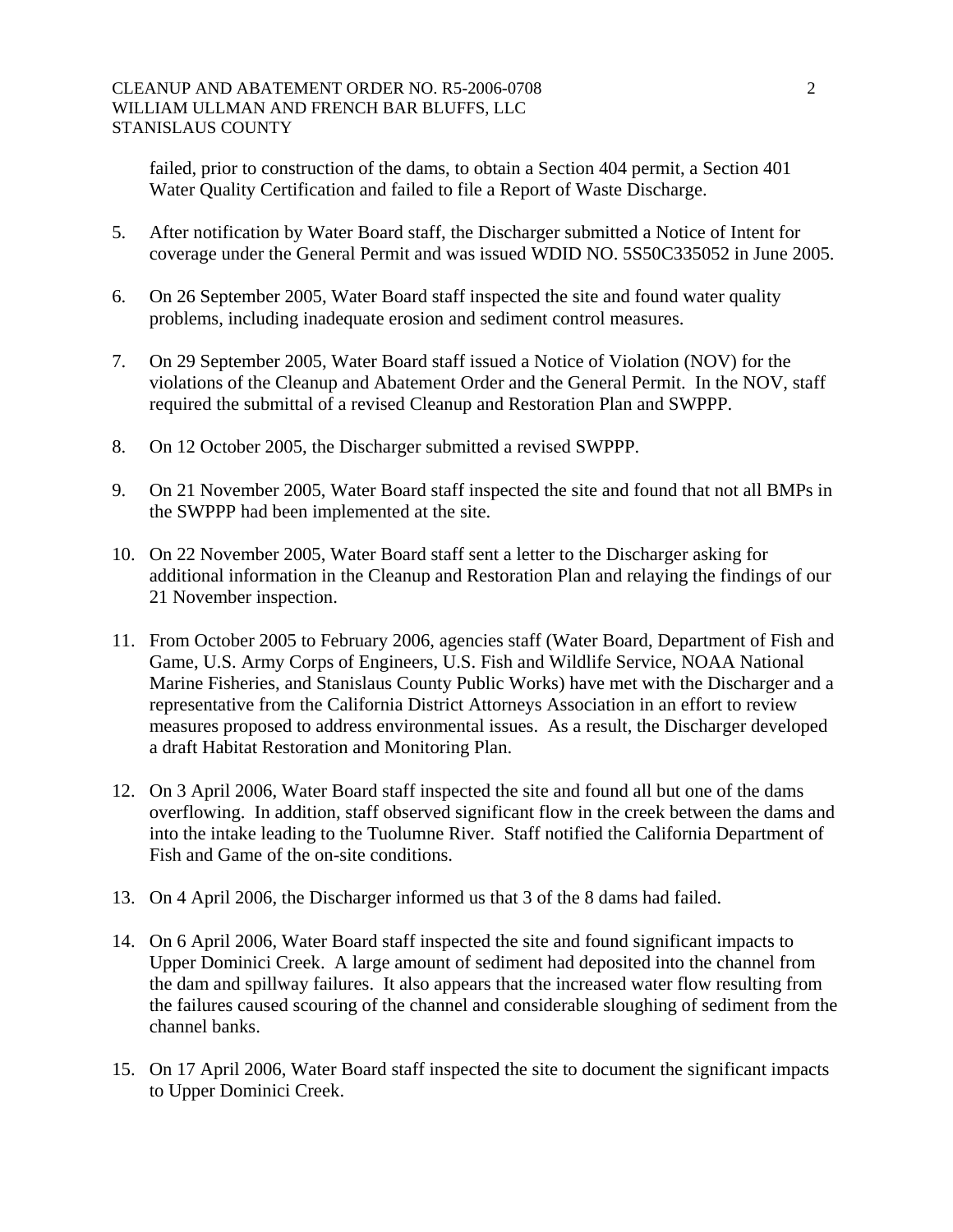#### CLEANUP AND ABATEMENT ORDER NO. R5-2006-0708 3 WILLIAM ULLMAN AND FRENCH BAR BLUFFS, LLC STANISLAUS COUNTY

- 16. The *Water Quality Control Plan for the Sacramento River and San Joaquin River Basins, Fourth Edition*, (hereafter Basin Plan) designates beneficial uses, establishes water quality objectives, contains implementation programs for achieving objectives, and incorporates by reference, plans and policies adopted by the State Water Resources Control Board. The beneficial uses of the Sacramento-San Joaquin Delta as identified in Table II-1 of the Basin Plan are municipal and domestic supply; industrial; and agricultural supply; contact and other non-contact recreation; aesthetic enjoyment; navigation; and preservation and enhancement of fish, wildlife, and other aquatic resources.
- 17. The Basin Plan lists specific water quality objectives for inland surface waters. These objectives include limitations on increased temperature, sediment, settleable and suspended material, and turbidity. Based on staff observations, the Discharger's fill activities have resulted in the discharge of waste, e.g., sediment and soil, into surface waters and surface water drainage courses and placed waste in areas where it threatens to discharge into surface water drainage courses during subsequent storm events. The discharge of waste and pollutants to surface waters has created a condition of pollution and threatens to continue to create a condition of pollution or nuisance when earthen materials are transported in storm water during the rainy season to downstream receiving waters increasing levels of sediment and settleable and suspended material.
- 18. Much of the work in and around Upper Dominici Creek occurred within the riparian area. On 22 June 2005, there was evidence that a significant number of oak trees were removed near the creek. The reduction in canopy from this removal threatens to increase temperature in the stream channel in violation of the temperature objective in the Basin Plan. The dam and spillway failures of 4 April 2006 caused more tree mortality and would add to the potential temperature violation.
- 19. Senior staff from the Division of Water Rights was consulted to determine if diversion of water at the subject facilities was covered by any basis of right. The Division of Water Rights has not received any formal complaints regarding these facilities and, consequently, has not initiated any investigation to determine if a valid basis of right to divert water exists. A review of the Division's databases indicates that no applications have been filed seeking post-1914 appropriative rights nor have any Statements of Water Diversion of Use been filed indicating that water has or will be diverted under some other basis of right. Any diversions made without a valid basis of right are unauthorized and constitute a trespass against the State of California pursuant to Section 1052 et seq. of the Water Code. Unauthorized diversions are subject to appropriate enforcement action including imposition of Administrative Civil Liabilities and Cease and Desist Orders by the State Water Resource**s** Control Board or pursuit of injunctive relief in the courts.
- 20. Section 13304(a) of the California Water Code provides that:

"Any person who has discharged or discharges waste into waters of this state in violation of any waste discharge requirements or other order or prohibition issued by a regional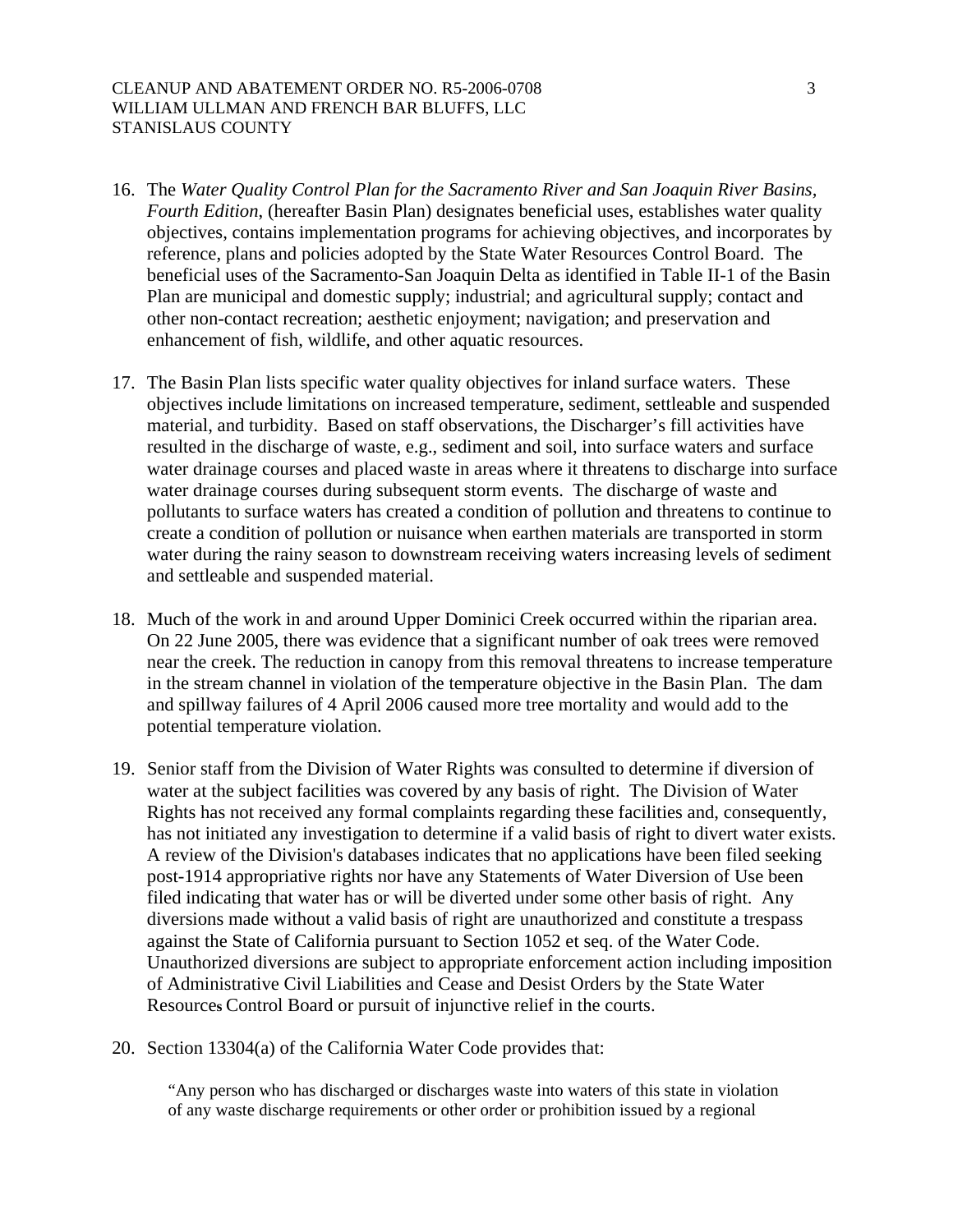#### CLEANUP AND ABATEMENT ORDER NO. R5-2006-0708 4 WILLIAM ULLMAN AND FRENCH BAR BLUFFS, LLC STANISLAUS COUNTY

board or the state board, or who has caused or permitted, causes or permits, or threatens to cause or permit any waste to be discharged or deposited where it is, or probably will be, discharged into the waters of the state and creates, or threatens to create, a condition of pollution or nuisance, shall upon order of the regional board clean up the waste or abate the effects of the waste, or, in the case of threatened pollution or nuisance, take other necessary remedial action, including, but limited to, overseeing cleanup and abatement efforts. A cleanup and abatement order issued by the state board or a regional board may require provision of, or payment for, uninterrupted replacement water service, which may include wellhead treatment, to each affected public water supplier or private well owner. Upon failure of any person to comply with the cleanup or abatement order, the Attorney General, at the request of the board, shall petition the superior court for that county for the issuance of an injunction requiring the person to comply with the order. In the suit, the court shall have jurisdiction to grant a prohibitory or mandatory injunction, either preliminary or permanent, as the fact may warrant."

- 21. The soil and sediment deposited into waters of the state constitute "waste", as defined in California Water Code section 13050. The Discharger, who owns and operates the site, has discharged waste, i.e., earthen material, soil, and sediment, directly into surface waters. The Discharger, through this activity, has caused waste to be discharged where it has caused a condition of pollution or nuisance by increasing levels of sediment and settleable and suspended material in Upper Dominici Creek.
- 22. Section 13304(c)(1) of the California Water Code provides that:

"If the waste is cleaned up or the effects of the waste are abated, or, in the case of threatened pollution or nuisance, other necessary remedial action is taken by any governmental agency, the person or persons who discharged the waste, discharges the waste, or threatened to cause or permit the discharge of waste within the meaning of subdivision (a), are liable to that governmental agency to the extent of the reasonable costs actually incurred in cleaning up the waste, abating the effects of the waste, supervising cleanup or abatement activities, or taking other remedial action. The amount of the costs is recoverable in a civil action by, and paid to, the governmental agency and state board to the extent of the latter's contribution to the cleanup costs from the State Water Pollution Cleanup and Abatement Account or other available funds."

23. Section 13267(b)(1) of the California Water Code provides that:

"In conducting an investigation specified in subdivision (a), the regional board may require that any person who has discharged, discharges, or is suspected of having discharged or discharging, or who proposes to discharge waste within its region, or any citizen or domiciliary, or political agency or entity of this state who has discharged, discharges, or is suspected of having discharged or discharging, or who proposes to discharge waste outside of its region that could affect the quality of waters of the state within its region shall furnish, under penalty of perjury, technical or monitoring program reports which the regional board requires. The burden, including costs, of these reports shall bear a reasonable relationship to the need for the report and the benefits to be obtained from the reports."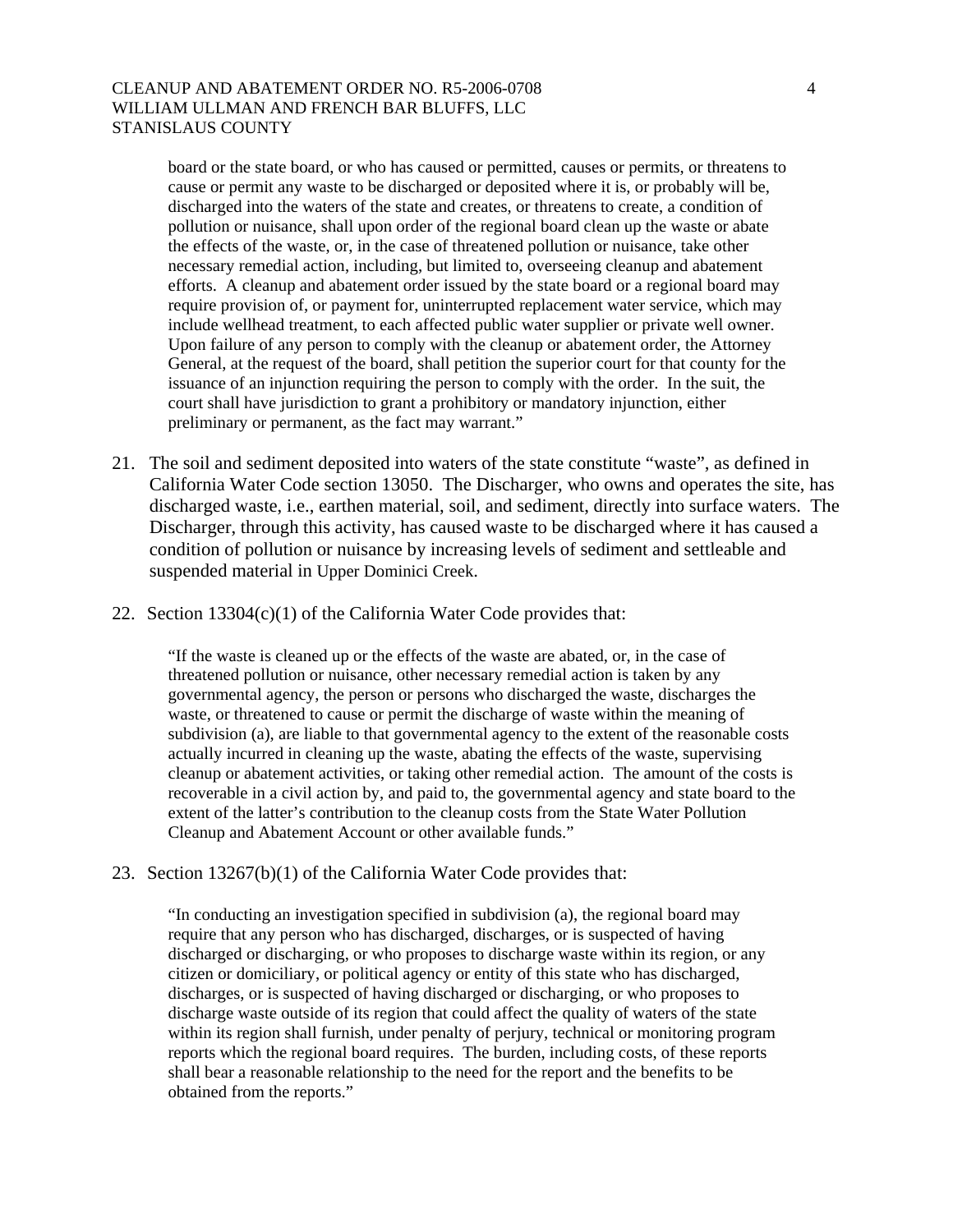#### CLEANUP AND ABATEMENT ORDER NO. R5-2006-0708 5 WILLIAM ULLMAN AND FRENCH BAR BLUFFS, LLC STANISLAUS COUNTY

- 24. The technical reports required by this Order are necessary to assure compliance with this Order and to protect the waters of the state. The technical reports are necessary to demonstrate that appropriate methods will be used to clean up waste discharged to surface waters and to ensure that cleanup complies with Basin Plan requirements.
- 25. The issuance of this Order is an enforcement action taken by a regulatory agency and is exempt from the provisions of the California Environmental Quality Act, pursuant to Section 15321(a)(2), Title 14, California Code of Regulations.
- 26. Any person adversely affected by this action of the Regional Board may petition the State Water Resources Control Board (State Board) to review the action. The State Board must receive the petition within 30 days of the date of this Order. Copies of the law and regulations applicable to filing petitions may be found on the Internet at www.waterboards.ca.gov/centralvalley or will be provided upon request.

**IT IS HEREBY ORDERED THAT**, pursuant to Sections 13267 and 13304 of the California Water Code, French Bar Bluffs, LLC and William Ullman shall:

- 1. Cease the discharge of earthen materials, soil, and sediment to waters of the state and clean up the waste and abate, in accordance with the schedule in No. 2 below, the condition of earthen materials, soil, and sediment discharged or placed into wetlands, surface waters and surface water drainage courses.
- 2. Compliance with No. 1 above shall include, but not necessarily be limited to, the following measures:
	- (a) By **1 June 2006**, submit a Cleanup and Restoration Plan. The Cleanup and Restoration Plan must describe how the impacts of the discharge will be resolved, demonstrate how the cleanup and restoration will be completed, and evaluate the effectiveness of the cleanup and restoration. The Cleanup and Restoration Plan is to be prepared by a professional knowledgeable and experienced in wetlands restoration.
	- (b) Clean up all earthen materials, soil and sediment discharged to wetlands, surface waters and surface water drainages in accordance with the Cleanup and Restoration Plan as approved by the Executive Officer.
	- (c) Restore and stabilize the affected area to its natural condition prior to the illegal fill.
	- (d) Purchase necessary mitigation credits for habitat loss.
	- (e) By **1 October 2006,** complete the implementation of the Cleanup and Restoration Plan. The Discharger shall provide staff access to areas of the property, as needed.